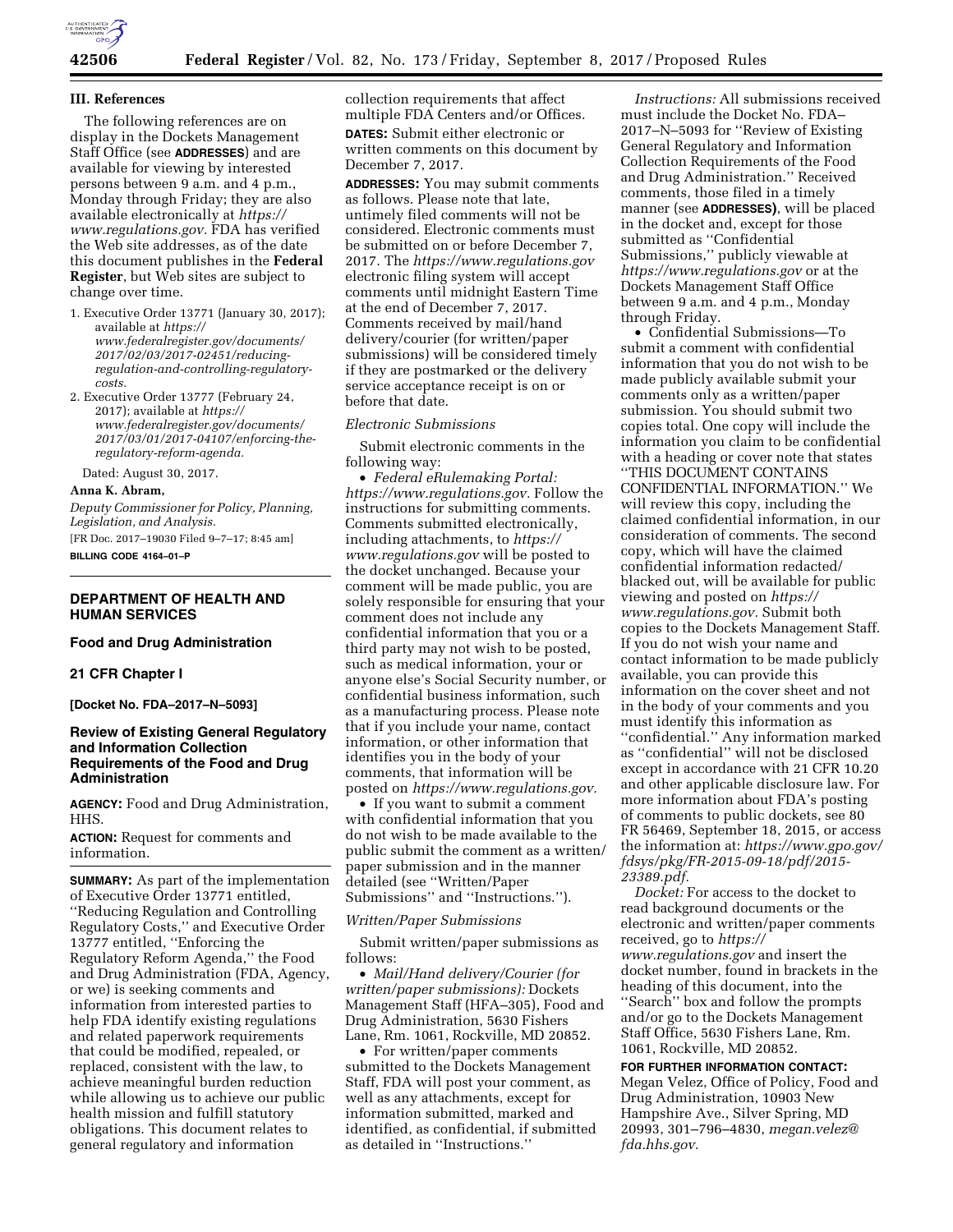### **SUPPLEMENTARY INFORMATION:**

## **I. Background**

# *A. FDA's Regulatory Mission*

FDA is responsible for protecting the public health by: (1) Ensuring the safety, efficacy, and security of human and veterinary drugs, biological products, and medical devices; (2) ensuring the safety, security, and appropriate labeling of our nation's food supply, products that emit radiation, and cosmetics; and (3) regulating the manufacture, marketing, and distribution of tobacco products. Equally important, FDA promotes the public health by fostering and supporting innovative approaches and solutions for some of our nation's most compelling health and medical challenges.

This document is seeking comments and information solely on general regulations and approved information collections affecting multiple FDA Centers and/or Offices.

## *B. The Regulatory Reform Agenda: Executive Orders 13771 and 13777*

On January 30, 2017, President Trump issued Executive Order 13771, ''Reducing Regulation and Controlling Regulatory Costs'' (Ref. 1). This Executive Order states that the policy of the Executive Branch is to be prudent and financially responsible in the expenditure of funds, from both public and private sources, and that it is essential to manage the costs associated with complying with Federal regulations. On February 24, 2017, President Trump issued Executive Order 13777, entitled ''Enforcing the Regulatory Reform Agenda'' (Ref. 2). The purpose of this Executive Order is to alleviate unnecessary regulatory burdens placed on the American people. Executive Order 13777 directs each Agency to establish a Regulatory Reform Task Force (RRTF) to evaluate existing regulations and identify those that may merit repeal, replacement, or modification. Section 3(d) of the Executive Order provides that, at a minimum, each RRTF must attempt to identify regulations that:

• Eliminate jobs, or inhibit job creation;

• Are outdated, unnecessary, or ineffective;

• Impose costs that exceed benefits; • Create a serious inconsistency or otherwise interfere with regulatory reform initiatives and policies;

• Are inconsistent with the requirements of the Information Quality Act, or the guidance issued pursuant to

that Act, in particular those regulations that rely in whole or in part on data, information, or methods that are not publicly available or that are insufficiently transparent to meet the standard for reproducibility; or

• Derive from or implement Executive Orders or other Presidential directives that have been subsequently rescinded or substantially modified.

#### **II. Request for Comments and Information**

To assist with our implementation of Executive Orders 13771 and 13777 and support the work of the RRTF of the Department of Health and Human Services, FDA is issuing this Request for Information soliciting broad public comment on ways we can change our regulations to achieve meaningful burden reduction while continuing to achieve our public health mission and fulfill statutory obligations. We request comment, including supporting technical, scientific, economic, or other data, from all persons and entities significantly affected by FDA regulations, including consumers, patients and caregivers, researchers, healthcare institutions, the regulated industry, trade associations, public interest organizations, academia, and State, local, and tribal governments, as well as any other interested stakeholder. These comments and data will supplement and inform our own ongoing, systematic review of our regulations.

The following list of questions includes those that FDA is using to guide our initial review of our regulations. This list is intended to help the public in providing comments, not to restrict the issues that may be addressed.

• Is the regulation still current, or is it outdated or unnecessary in some way?

 $\circ$  Have there been advancements and innovations in science, technology, or FDA or industry practice, or any other changes that suggest repeal of or modification to the regulation may be warranted or appropriate? Æ

 Has the regulation been superseded or made irrelevant or unenforceable by statute, another FDA regulation or guidance, a regulation by another Federal Agency, or controlling legal authority? If yes, identify the statute, regulation, guidance, or legal precedent and explain what FDA regulation is affected and in what way it is affected.

 $\circ$  Is this regulation duplicative of requirements in other FDA regulations or other Federal Agency regulations? If yes, identify the overlapping regulation(s) and responsible Federal

Agency and describe the way(s) in which the regulations overlap, as well as any suggestions with respect to how best to resolve the duplication.

• Have regulated entities had difficulties complying with the regulation? If yes, identify what entity or entities have had such difficulties and the nature of the difficulties.

• Does the regulation impose requirements that are also provided for in voluntary or consensus standards or guidance by third party organizations (*e.g.,* International Council for Harmonisation, International Organization for Standardization, Codex Alimentarius)? Do the entities covered by these standards or guidance take steps to meet the standards and to document that they meet the standards? If met, do the standards achieve the same level of public health protection as the FDA regulation? Are there entities who are not covered by these standards or guidances or who choose not to observe them?

• Does the regulation contain redundant, outdated, or unnecessary collections of information or retention of records, *e.g.,* reporting, recordkeeping, or labeling requirements? Explain in your response why the information is redundant, outdated, or unnecessary.

• Could the goal of the regulation be achieved by less costly means that would provide the same level of public health protection? If yes, provide examples of alternatives that may reduce costs to industry while retaining the same level of public health protection.

• What factors should FDA consider in selecting and prioritizing regulations and reporting requirements for reform?

The most current version of FDA regulations may be found at *[https://](https://www.ecfr.gov) [www.ecfr.gov.](https://www.ecfr.gov)* We request that comments be as specific as possible, include any supporting data or other information, such as cost information, provide a *Code of Federal Regulations*  (CFR) citation when referencing a specific regulation, and provide specific suggestions regarding repeal, replacement, or modification. For comments relating to an information collection, cite to the approved information collection request and include the Office of Management and Budget (OMB) control number.

In addition, in order to enable us to more efficiently review and consider comments, we ask that the comments be submitted in the format shown in table 1 of this document.